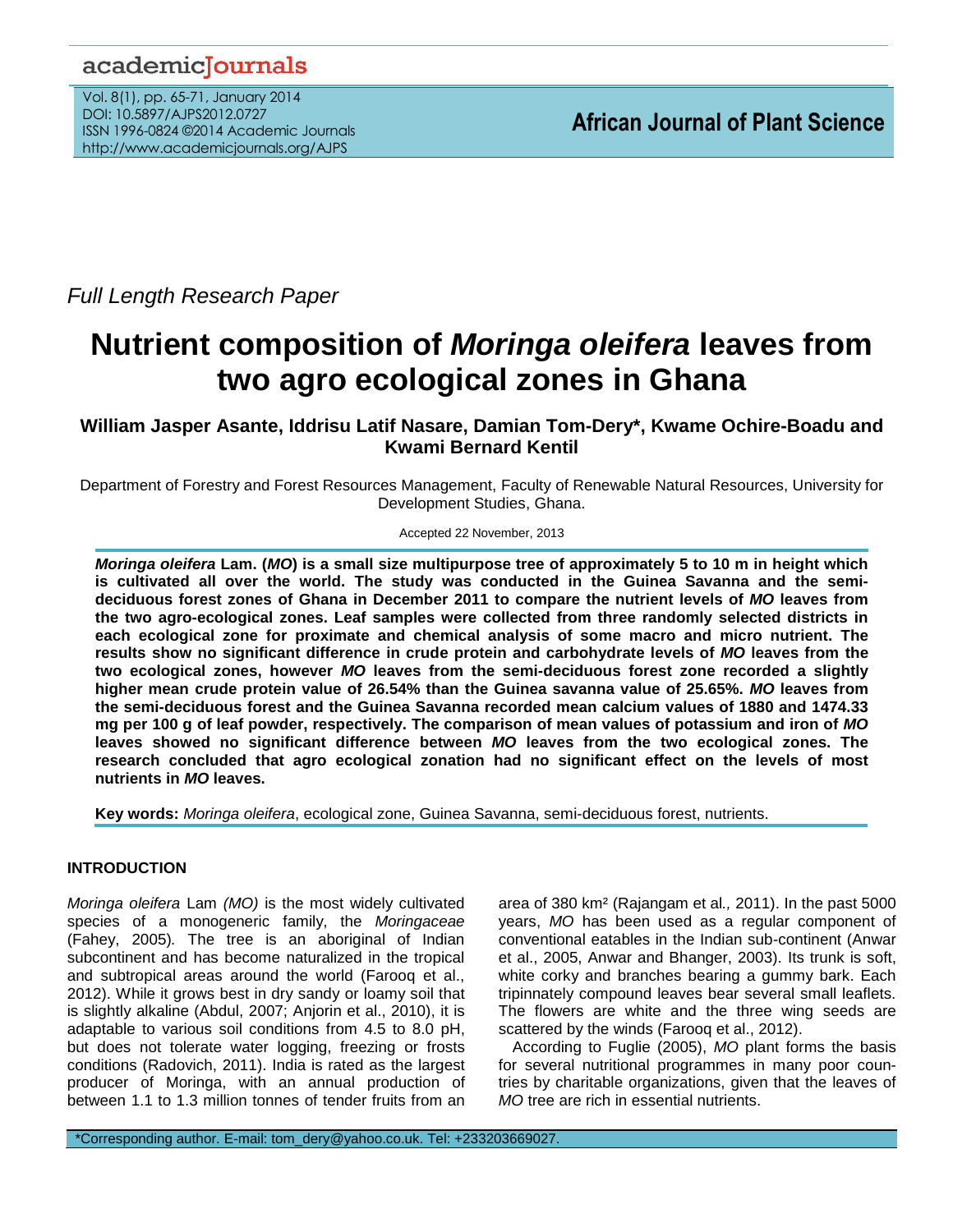The leaves of *MO* are considered to give immense possibilities for those who are nutritionally challenged and may be regarded as a protein and calcium supplement (Rajangam et al., 2001). Bamishaiye et al. (2011) reported MO leaves of all stages having varying percentages of nutritional composition. Fuglie (1999) was quick to say the "so good to be called syndrome was the biggest challenge for Moringa", it offers so much to us so that it's so difficult to believe if such simple plant can be so useful. This little-plant has the potential to improve nutrition, boost food security and support sustainable landuse practices (Price, 2007). It is estimated that 82% of the population in developing countries depend on herbal treatment (Abbiw, 1990).

Researchers at the Asian Vegetable Research and Development Center (AVRDC, 2006) reported that leaves from four different *Moringa* species (*Moringa oleifera, Moringa peregrina, Moringa stenopetala* and *Moringa drouhardii*) all contained high levels of nutrients and antioxidants. Vitamin A was found to be at its peak during the hot-wet season, where as iron and vitamin C was highest during the cool-dry season (Price, 2007). Bureau of plant industry reported *MO* as an outstanding source of nutritional components. Its leaves (weight per weight) have the calcium equivalent of four times that of milk, the vitamin C content is seven times that of oranges, while its potassium is three times that of bananas, three times the iron of spinach, four times the amount of vitamin A in carrots, and two times the protein in milk (Kamal, 2008). In addition, the leaves can serve as a rich source of betacarotene (Nambiar and Seshadri, 2001), vitamin C and E, and polyphenolics (Ross, 1999). Also, *Moringa* is suggested as a viable supplement of dietary minerals. The pods and leaves of *Moringa* contains high amount of Ca, Mg, K, Mn, P, Zn, Na, Cu and Fe (Aslam et al., 2005).

*MO* leaf extracts are rich in pterygospermin and other related compounds such as isothiocyanates which is used in the treatment of many skin infections because of its antibiotic and fungicidal properties (Price, 2007).

It is generally known in the developing world as a vegetable, a medicinal plant and a source of vegetable oil (Bennet et al., 2003). Six tablespoons full of *MO* leaf powder will provide nearly the woman's daily iron and calcium during pregnancy and breastfeeding hence *MO* has been used to combat malnutrition among infants and nursing mothers (TFL, 2011). *M. oleifera* can survive in harsh climatic condition including impoverished soils without being much affected by drought (Morton, 1991). It can tolerate wide range of rainfall requirements estimated at 250 mm and maximum at over 3000 mm and a pH of 5.0 to 9.0 (Palada and Chang, 2003). Easy cultivation of *Moringa* within adverse environmental condition and wide availability attract attention for economic and health related potential in resource limited developing countries (Farooq et al., 2012).

The mineral contents in *M. oleifera* and their bioavaila-

bility continue to be a subject of tremendous interest. There are however limited reports on the influence of variation in geographical locations or agro-ecology of *M. oleifera* on the mineral composition in various organs of the plant. Aslam et al. (2005) suggested the contents of different minerals in leaves and pods of *M. oleifera* to significantly differ from region to region in Pakistan. Anjorin et al. (2010) confirmed that there were variations in macro and trace minerals in *M. oleifera* leaves, pods and seeds from different locations in Nigeria. The increasing conviction and confidence in the consumption of this plant calls for a need to document well the nutritional comparison of *Moringa* leaves from different agro ecological zones in Ghana. The objective of this study was to investigate and compare the nutritional components of *MO* leaves in two agro-ecological zones of Ghana.

#### **MATERIALS AND METHODS**

#### **Study area**

The study was conducted in the Guinea Savanna (GS) and the semi-deciduous forest (SDF) zones of Ghana in December 2011. Leaf samples were taken from three selected districts in the Guinea Savanna zone of Ghana: Tolon-Kumbungu District (latitude 09° 25″N and longitude 0° 58″W in the Northern region), Kassena-Nankana East District (Latitude 10°53′5″N [and longitude 01°5′25″W](http://toolserver.org/~geohack/geohack.php?pagename=Kassena-Nankana_District¶ms=10_53_5_N_1_5_25_W_type:city_region:GH) in the Upper East region) and the Sissala West District (Latitude 10° 11″ N and Longitude 02°13′36″ in the Upper West region). The Guinea Savanna records a unimodal rainfall pattern (Figure 1), which starts in April and ends in September-October. The mean annual rainfall ranges between 900 -1100 mm (NAES, 1991). The vegetation of the area is generally grassland with few trees interspersed (NAES, 1993). The temperature of the zone ranges between a minimum of 15°C in January and a maximum of 42°C in March.

The semi-deciduous forest zone is considered the most important for timber production in Ghana (Owusu et al., 1989). Leaf samples were taken from three randomly selected districts of the semideciduous forest zone of Ghana: Techiman municipality (Latitude 7°35′13″N [Longitude 1°56′06″W\)](http://toolserver.org/~geohack/geohack.php?pagename=Techiman_Municipal_District¶ms=7_35_13_N_1_56_06_W_type:city_region:GH), Wenchi municipality (latitudes 7° 30′ and 8°05′N and longitudes 2°15′ W), and Nkoranza South District (Latitudes 7°20′55′′N and Longitudes 1°10′55′′W) all in the Brong Ahafo Region. The zone records a bimodal rainfall pattern (Figure 2). The major raining season starts in early March and reaches its peak in June, and tapers off gradually through July. The minor season starts in late August and reaches its peak in September/November. The mean annual rainfall figures range from 1150 to 1250 mm. The mean monthly temperature is between 24°C in August and 30°C in March. The relative humidity is also high ranging between 90 and 95% in the rainy season.

#### **Field work**

*Moringa* leaves and soil samples were taken from both the savannah (Tolon-kumbugu,Kassena-Nankana and Sissala West) and transitional zones (Techiman, Wenchi and Nkoranza). Leaf samples were plugged from tree growing points across the lower, mid and upper parts of tree canopy. Leaves were defoliated from rachis and samples from aforementioned districts within each zone were bulked and thoroughly mixed. Final samples were kept in to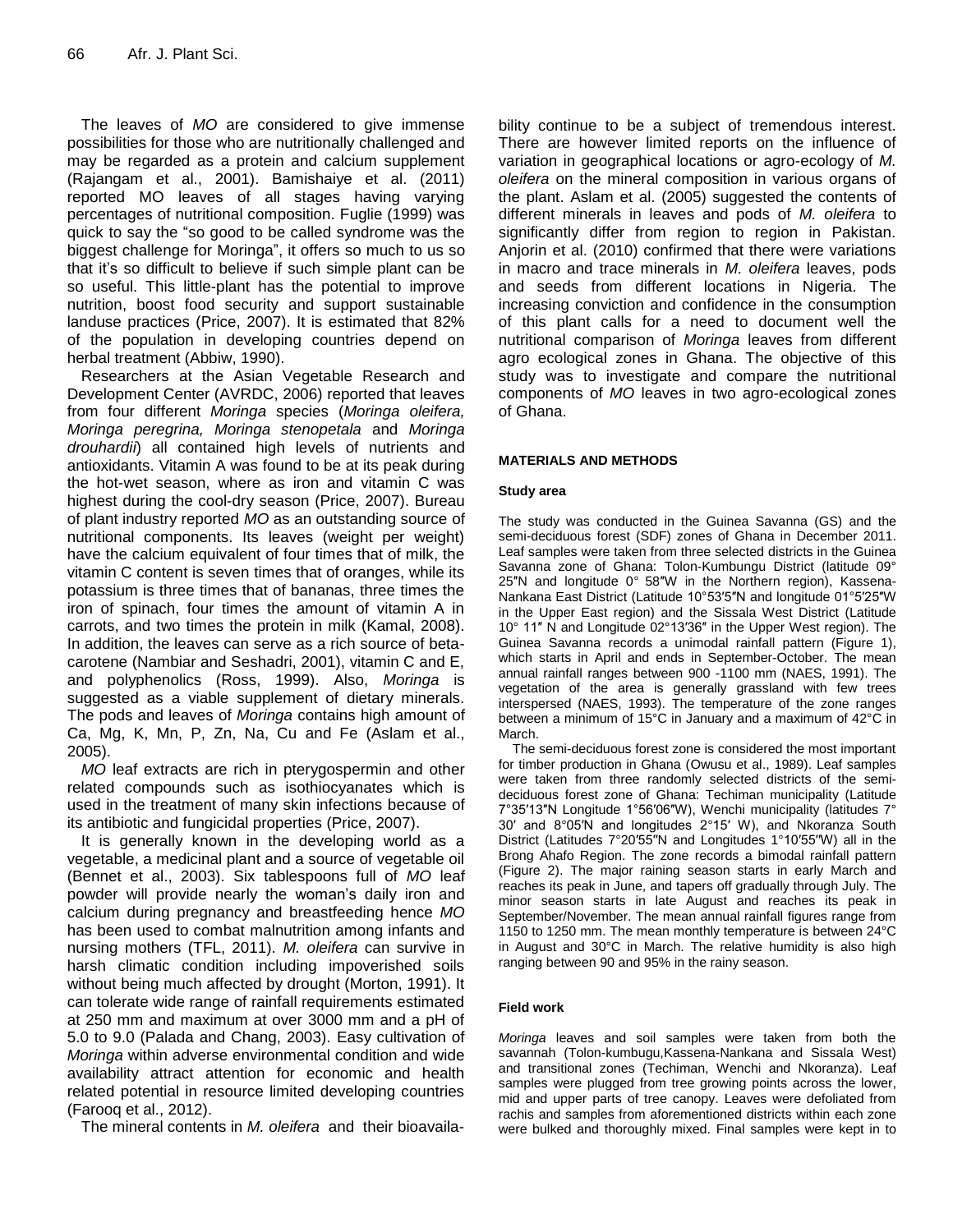

Month(2011)

**Figure 1.** Monthly figures showing unimodal rainfall for areas sampled in the Savanna zone



Month (2011)

**Figure 2.** Monthly figures showing bimodal rainfall for areas sampled in the semi-deciduous forest zone.

ice-chest and transported to the laboratory. The harvested *Moringa* leaves were air dried in shade to ensure they retain their greenish coloration and to ensure that their nutritional values were maintained. The dry leaves were milled and sieved. The powder was then packaged into small containers and labeled based on ecological zones to ensure that right samples were picked.

Soil samples were taken at 0-15 m from the spots where the *MO* leaves were sampled. This was done using the soil auger. The soils of various zones were sieved and packaged in their labeled containers based on their ecological zones.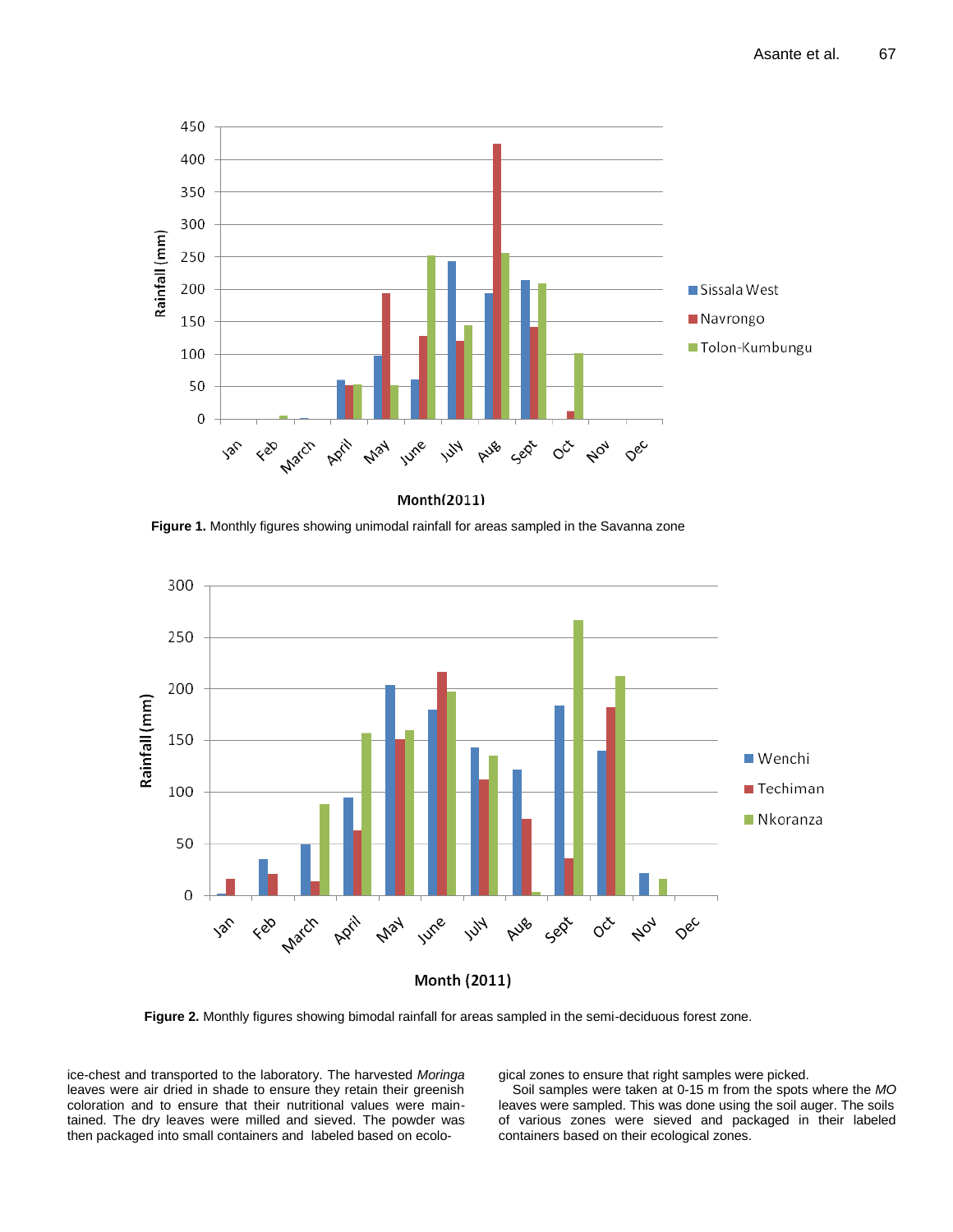| <b>Ecological zone</b> | N(%         |      | $P(mg/kg)$ K (mg/kg) | Ca (mg/kg) | Mg (mg/kg) |
|------------------------|-------------|------|----------------------|------------|------------|
| Semi-deciduous forest  | <u>በ 11</u> | 4.61 | 202.67               | 813.33     | 202.50     |
| Guinea savanna         | 0.05        | 9.36 | 207.00               | 505.33     | 136.18     |

**Table 1.** Comparison of mean levels of nutrients per 100 g of *MO* soils from the Guinea Savanna and semi-deciduous forest of Ghana.

#### **Analysis of soil samples**

Three samples of soil were assayed from each agro ecological zone and analyzed individually in triplicate. The amount of phosphorus present in the soil sample was determined using bray 1 extraction with the help of the spectrophotometer. Ammonium acetate was used to extract potassium, calcium and magnesium, however, in determining the rate of nitrogen present in the soil, a sample weight of soil of 0.2 g was added to 10 ml concentrated sulphuric acid. One Kjeldahl was added and placed on the block digester. The Kjeldahl distillation process was used to determine the rate of soil nitrogen.

#### **Determination of minerals in** *MO* **leaves**

Three samples of leaves were assayed from each agro ecological zone and analyzed individually in triplicate. Moisture content was determined by air drying, and protein by the Kjedahl method (AOAC, 1990). The pH of *Moringa* leaves was taken with an electronic pH metre (Bates, 1954). The amount of carbohydrate was determined by the calometric method (AOAC, 1990). Calcium was measured directly on the atomic absorption spectrophotometer using 1 g of the sample solution which was topped to 100 ml. The potassium was measured using the Barnes et al. (1954) method while iodine and iron were analyzed calorimetrically using the ultra violet visible spectrophotometer (Hald, 1946).

Data was subjected to Analysis of Variance (ANOVA) and differences among the mineral components and pH of the leaves were determined with Duncan Multiple Range Test, using SAS 9.0 Statistical Package.  $P$ -values  $\leq$  0.05 was considered statistically significant. Comparison was made of minerals content and pH in leaf of *MO* from savanna and semi-deciduous forest.

#### **RESULTS**

#### **Nutrient content of soils where** *MO* **samples were taken from in the two ecological zones**

The soils under the sample plants of *MO* in both ecological zones were fairly fertile. Soils under *MO* plants from the semi-deciduous forest and the Guinea savanna zones recorded 4.61 and 9.36 mg/kg of phosphorous (P), respectively (Table 1), but there was no significant difference. Levels of K in soils similarly showed no significant difference recording 202.67 and 207 mg/kg for the semi-deciduous forest and the Guinea Savanna zones, respectively. Levels of Ca were higher in the semi-deciduous forest zone (813.33 mg/kg) than in the Guinea savanna (505.33 mg/kg) however, there was no statistical difference between the two zones. Magnesium (Mg) in soils of the semi-deciduous forest were similarly higher (202.5 mg/kg) than soils from the Guinea savanna (136.18 mg/kg) but not significantly different. Percentage nitrogen was low but not significant in soils from semideciduous forest (0.11%) and the Guinea Savanna soils (0.05%), respectively.

#### **Proximate results and pH of** *Moringa* **leaves from the two ecological zones**

A comparison of the mean values of moisture, crude protein, carbohydrate and pH of *Moringa* leaves from the Guinea Savanna and the semi-deciduous forest zone are shown in Figure 3. *Moringa* leaves from the semideciduous forest recorded a higher average moisture content of 71.34%. Analysis of variance at P>0.05 showed no significant difference in moisture content of *Moringa* leaves from the two ecological zones.

Crude protein and carbohydrate in *MO* leaves from the two ecological zones recorded similar mean values. Analysis of variance at P>0.05 showed no significant difference in crude protein and carbohydrate of *MO* leaves from the two ecological zones. There was however a significant difference in pH (Table 2) of *MO* leaves from the two ecological zones (P>0.05).

#### **Levels of macro and micro nutrients in** *MO* **leaves from the two ecological zones**

*MO* leaves from the semi-deciduous forest and the Guinea savanna zones recorded 1209.67 mg/100 g and 997.3 mg/100 g of potassium (K), respectively as shown in Table 2. There was a significant difference (P>0.05) in calcium (Ca) levels between *MO* leaves from the two ecological zones. The mean levels of iron (Fe) in *MO* leaves from the semi-deciduous forest and the Guinea savanna zones recorded close mean values of 26.83 mg/100 g and 25.043 mg/100 g, respectively (Table 2).

#### **DISCUSSION**

#### **Effect of agro ecological zone on crude protein, carbohydrate and pH levels of** *MO* **leaves**

Crude protein levels of *MO* leaves from the two ecological zones ranges between 25.34 and 26.98 g in every 100 g of *MO* leaf powder (Figure 3). This is similar to the findings of Fuglie (2005) that suggested *MO* as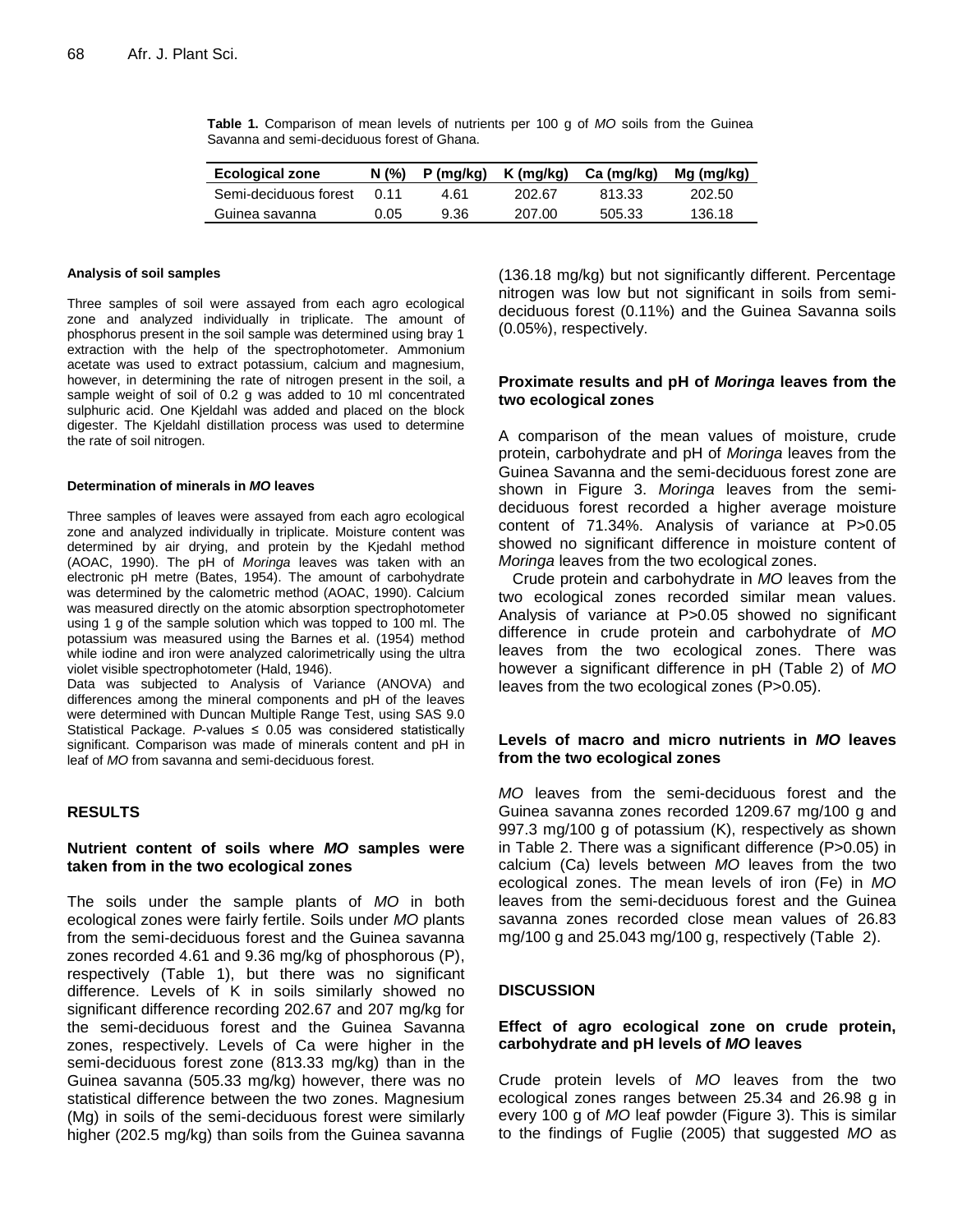

**Figure 3.** Comparison of mean proximate values and pH of *MO* leaf powder from the Guinea Savanna and the semi-deciduous forest of Ghana.

**Table 2.** Comparison of mean levels of macro and micro nutrients per 100 g of *MO* leaf powder from the Guinea Savanna and semi-deciduous forest of Ghana.

| <b>Macro nutrient</b><br><b>Micro nutrient</b> |            |            |           |
|------------------------------------------------|------------|------------|-----------|
| $K$ (mg/kg)                                    | Ca (mg/kg) | Fe (mg/kg) | I (mg/kg) |
| 1209.67                                        | 1880.00    | 26.83      | 0.674     |
| 997.33                                         | 1474.33    | 25.043     | 0.517     |
|                                                |            |            |           |

containing high amount of proteins. The crude protein of *MO* leaves from the semi-deciduous forest of Ghana was higher than that of Guinea Savanna though there was no significant differences (P>0.05). These variations may be due to the periodic higher temperatures in the Guinea Savanna at certain times of the year. Temperatures in Guinea Savanna rise beyond the actual climatic requirements of the *MO* plant (25 - 35°C) to a maximum of about 42°C in March.

Although increasing tempe-ratures activates enzymatic activities, higher tempera-tures beyond the plant requirement causes many cell proteins that function as enzymes or structural com-ponents to become unfolded or misfolded, there by leading to loss of proper structure and activity (Taiz and Zeiger, 2002). This agrees with the findings of Modi (2007) that reported that cool environmental conditions are associated with high total protein in leafy vegetables while hot temperatures had a significant decrease in leaf protein content. Apart from the higher temperatures in the savanna, the long periods of drought during the dry season could be a contributing factor.

The higher levels of carbohydrates in the samples from the semi-deciduous forest zone than that of the Guinea Savanna could be due to higher temperatures. Although photosynthesis and respiration are inhibited at higher temperatures, photosynthetic rates drop before the respiration (Modi, 2007). At any temperature above the plant temperature compensation point, photosynthesis cannot replace the carbon used as a substrate for respiration. As a result, carbohydrate reserves decline, and also lead to loss of sweetness as well. Taiz and Zeiger (2002) reported imbalances between photosynthesis and respiration and associated it to the deleterious effects of high temperatures on plant development.

The mean pH values of *MO* leaves from the semideciduous forest zone and the Guinea Savanna were 8.35 and 8.71, respectively (Figure 3). The pH reading of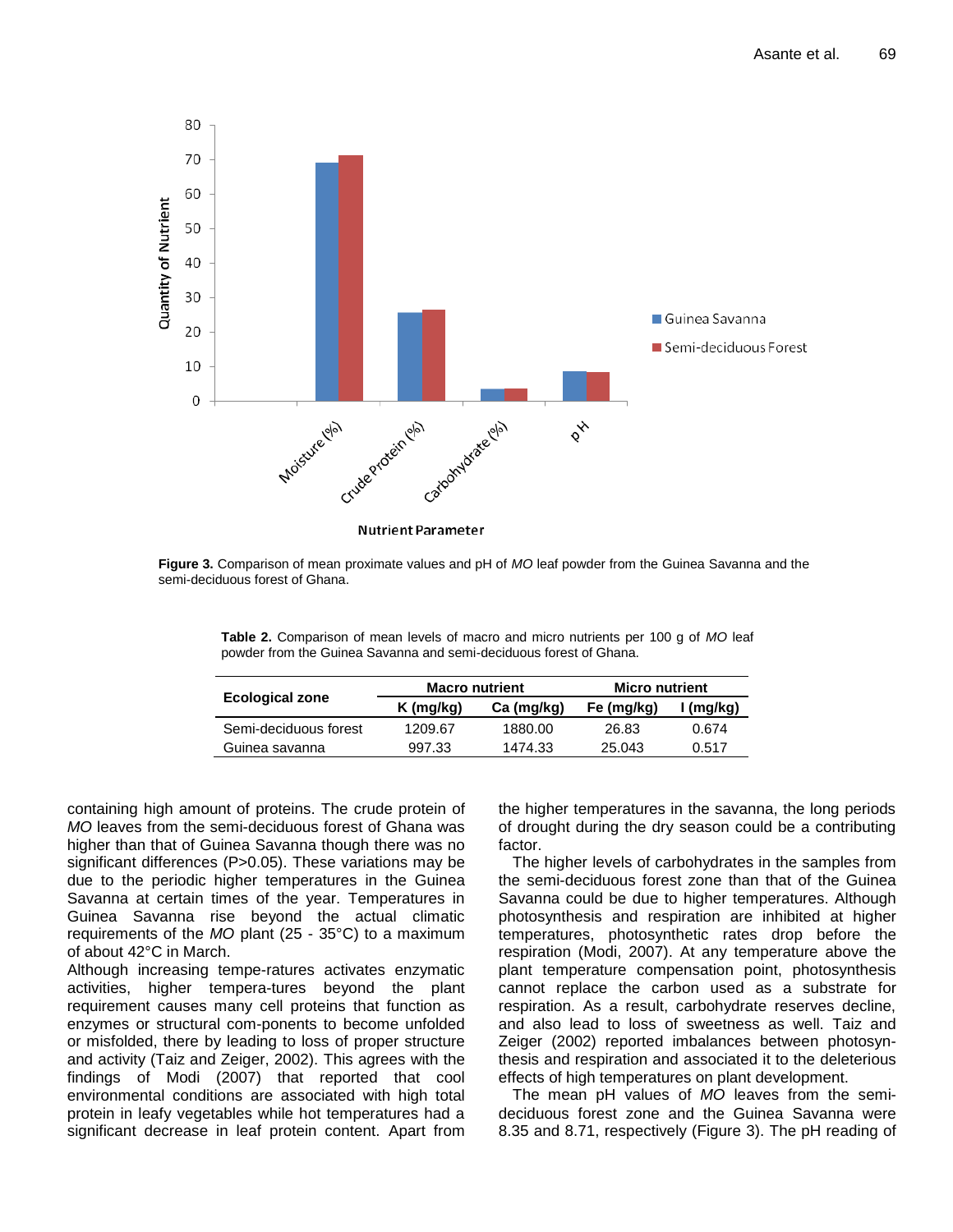| Source of variation                                                  | d.f | S.S     | m.s     | v.r    | F.pr. |
|----------------------------------------------------------------------|-----|---------|---------|--------|-------|
| ANOVA for pH of MO leaves from the GS and the SDF zone.              |     |         |         |        |       |
| Treatment                                                            | 1   | 0.98067 | 0.98067 | 383.26 | 0.001 |
| Residual                                                             | 4   | 0.00207 | 0.00052 |        |       |
| Total                                                                | 5   | 0.20008 |         |        |       |
| ANOVA for Ca per 100 g MO leaf powder from the GS and the SDF zone   |     |         |         |        |       |
| Treatment                                                            | 1   | 246848  | 246848  | 47.54  | 0.002 |
| Residual                                                             | 4   | 20771   | 5193    |        |       |
| Total                                                                | 5   | 267619  |         |        |       |
| ANOVA for I per 100 g of MO leaf powder from the GS and the SDF zone |     |         |         |        |       |
| Treatment                                                            | 1   | 0.03373 | 0.03373 | 119.39 | 0.001 |
| Residual                                                             | 4   | 0.00125 | 0.00031 |        |       |
| Total                                                                | 5   | 0.03854 |         |        |       |

**Table 3.** ANOVA of pH values, Ca and I nutrients per 100 g of *MO* leaf powder from the Guinea Savanna (GS) and semi-deciduous forest (SDF) of Ghana.

*MO* leaves from both ecological zones falls within the slightly alkaline range of the pH scale. The analysis of variance showed a significant difference in pH (Table 2). Research by Diet.myfit (2012) indicates that there exist no recommended dietary pH for food substances, but the human body operates best within a pH range of 7.35 - 7.45. Therefore, the consumption of any food with a higher or lower pH value is an indication of it being alkaline or acidic to the human body.

## **Effect of agro ecological zone on moisture content of**  *MO* **leaves**

Samples from the two ecological zones recorded high moisture content ranging from 67 to 75% of the weight of fresh leaves (Figure 3). The leaf samples from the semideciduous forest zone recorded higher average moisture content than leaves from the Guinea Savanna. The low moisture values recorded in *MO* leaves from the Guinea Savanna zone may be associated with hot and dry winds of the harmattan during sample collection (December) which comes with high rates of evapotranspiration. Modi (2007) reported that transpiration rates are at their peak in hot dry/windy environment. The effects of annual harmattans are more severe in the Guinea savanna than the semi-deciduous forest. During this period, atmospheric humidity becomes very low in the Guinea savanna. However, with plant leaves relative humidity between cells approach 100%, therefore when stomata opens, water vapour inside the leaf moves out forming a bubble of higher humidity around the plant. The difference in relative humidity around the stomata and adjacent air regulates transpiration rates and pulls water up through the xylem tissues (Taiz and Zeiger, 2002).

*Moringa* leaves from the Guinea Savanna zone recor-

ded higher mean dry matter content of 30.92% than that of the semi-deciduous forest zone of 28.66%. The high dry matter content of savanna leaves makes them more favourable for animal fodder. Bell (2006) indicated that the higher the dry matter of fodder, the higher its digestibility (the proportion of a feed an animal can use to satisfy its nutritional requirements). He further reported that digestibility is positively related to the energy content and protein of animal fodder. Nuhu (2010) also indicated that *MO* leaf meal (MOLM) could be used to improve daily weight gain, dry matter (DM) and crude protein (CP) digestibility of rabbits. In the current situations where natural rangelands are getting extinct due to rapid encroachment, *MO* can be incorporated into agroforestry practices to provide fodder to increase animal production in the savanna regions of Ghana.

### **Effect of agro ecological zones on macro and micro nutrients of** *MO*

There was no significant differences in K and Fe levels of *MO* leaf samples (P>0.05) from the two ecological zones. Although savanna soils are known to be low in soil organic matter as compared to that of the semideciduous forest, high levels of soil nitrogen in the semideciduous forest zone did not influence the accumulation of some nutrient elements in *MO* leaves. This agrees with Ore-Oluwa et al. (2003) where nitrogen application did not record any significant effect on the accumulation of Ca, K, Na, Cu and Zn in tropical leafy vegetables however, decreasing levels of soil nitrogen reduces the Fe content of tropical vegetables.

Also, significant difference in calcium and iodine (Table 3) may be due to the long droughts in the Guinea Savanna which makes soils dry for longer periods of time